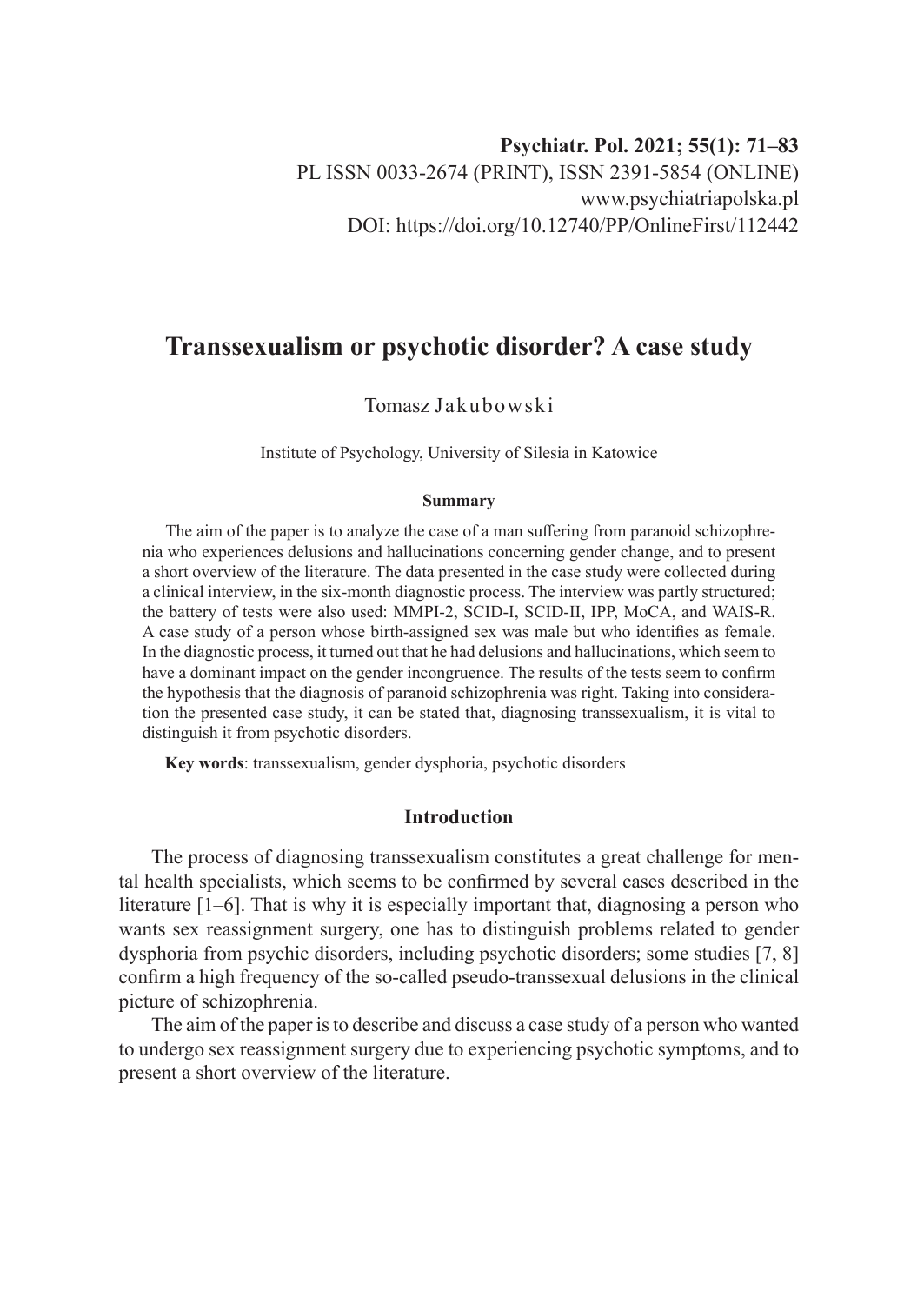## **Transsexualism/transgenderism**

Transsexualism belongs to a spectrum of transgenderism, which may be defined as a sense of inconsistency between the gender assigned at birth and the one the person identifies with [9]. In the ICD-10, it is defined (F64.0) as: "A desire to live and be accepted as a member of the opposite sex, usually accompanied by a sense of discomfort with, or inappropriateness of, one's anatomic sex, and a wish to have surgery and hormonal treatment to make one's body as congruent as possible with one's preferred sex. […] For this diagnosis to be made, the transsexual identity should have been present persistently for at least 2 years, and must not be a symptom of another mental disorder, such as schizophrenia, or associated with any intersex, genetic, or sex chromosome abnormality" [10, p. 163].

In the recent ICD-11, 'transsexualism' has been replaced with the term 'gender incongruence of adolescence or adulthood' [11]. An important aspect of the introduced changes in this classification is demedicalization of transsexuality, and stressing the fact that any therapeutic activity is directed at the sense of gender incongruence, which may contribute to diminishing the stigmatization of transsexual/transgender persons. Asimilar tendency can be observed in DSM-5 by the American Psychological Association, in which 'gender identity disorder' has been replaced by 'gender dysphoria' [12].

The etiology of transsexualism/transgenderism has not been decided yet. Several psychosocial theories were formulated, which relate identification with gender different from the one assigned at birth, on the one hand with psychotic processes, and on the other hand with symbiotic identification with mother in transwomen, and with reinforcement of stereotypical behavior of the other gender [13]. Nowadays, however, among theories which dominate there are theories suggesting the impact of the change of sex hormones concentration in the prenatal period on the person's identification as a transgender individual [14], brain theories [15–17] and geneticprenatal theories [18].

It is also difficult to estimate the occurrence of transsexualism/transgenderism in the population, because in many studies of the transsexualism/transgenderism different methodologies of group selection have been used. That is why there are differences in the number of transsexual/transgender persons [19, 20]. According to the World Health Organization, 1:30,000 and 1:70,000, respectively for persons assigned to male and female gender at birth [10].

## **Psychotic disorders and gender identity**

Stusiński and Lew-Starowicz [2] distinguished 4 mechanisms which have an impact on gender identification problems caused by schizophrenia: (1) identity problems as a stressor which can cause schizophrenia symptoms to appear; (2) identity problems as a consequence of schizophrenia; (3) the common neurobiological background of schizophrenia and gender dysphoria; (4) the influence of schizophrenia-specific defi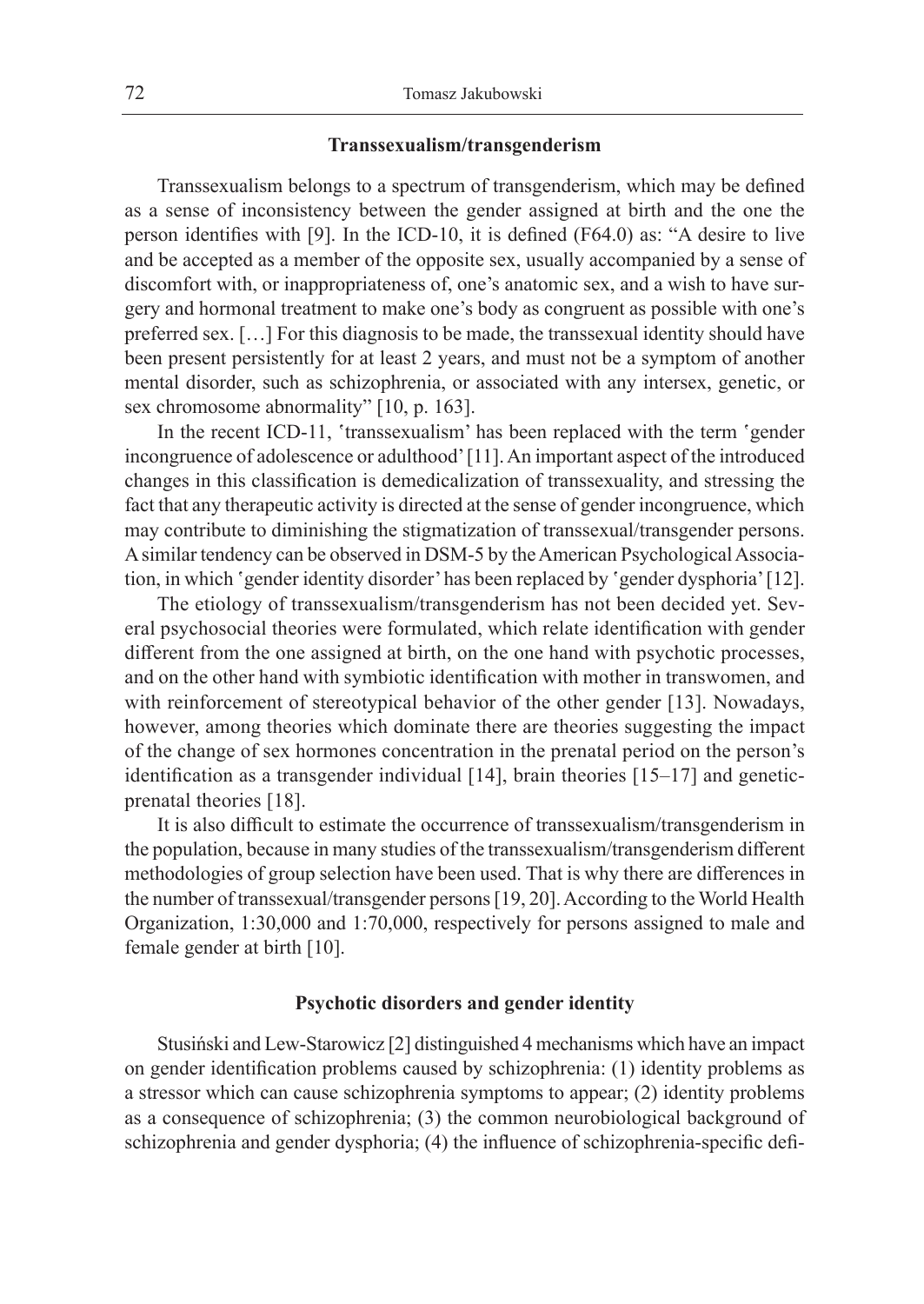cits of mental functions on gender identity. In the first case, schizophrenia symptoms are explained within the framework of the 'diathesis-stress' model, in which identity construction problems resulting from the negative impact of family environment constitute one of the important stressors, which can activate schizophrenia in individuals vulnerable to it [2, 21]. In the second case, gender identity problems result from the course of schizophrenia, when the person falling into psychosis perceives in a distorted way not only the external reality, but also his/her own self-image [2]. In the third case, gender dysphoria and schizophrenia can be treated as neurodevelopmental disorders only in certain conditions [17]. According to Rajkumar [17] and Fontanari et al. [22], these are, common for the two, reduced levels of brain-derived neurotrophic factor; and brain changes in lateralization, gender dymorphism, and levels of sex hormones in the prenatal period [2]. In the fourth case, gender identity problems of the person suffering from schizophrenia may be affected by deficits of cognitive, emotional and social functioning in the pre-psychotic stage. It may influence the self-image construction, including the individual's gender identity [2, 17].

## Psychotic symptoms concerning gender and its 'change'

Case studies provide examples of delusions and hallucinations (especially tactile and visual) whose content concerns gender and its 'change' [4, 23–25]. Richard von Krafft-Ebing was the first to describe them; he called them *metamorphosis sexualis paranoia* [26]. Borras et al. [23] distinguished 4 types of the so-called pseudo-transsexual delusions: (1) delusions of gender lack/gender neutrality; (2) delusions of not belonging to one's birth-assigned gender; (3) delusions of belonging to both genders at the same time; and (4) delusions of belonging to gender other than the one assigned at birth. 'Pseudo-transsexual' delusions intensify in psychosis and disappear after it resolves [27]. An additional element which makes it easier to distinguish delusional from non-delusional content may be dysphoric experiences related to a sense of gender and sex incongruence as well as suddenness of self-identification change.

Hallucinations related to gender and its 'change' are described in literature as tactile and visual hallucinations [23]. In Gittleson and Levine's study [7], 27% of examined patients diagnosed with schizophrenia experienced hallucinations concerning genitals; the authors related hallucinations concerning gender to the person's single status and the co-occurrence of hallucinations concerning genitals. Connolly and Gittleson [28] observed a relation between the co-occurrence of olfactory and gustatory hallucinations, and delusions concerning gender change.

Body changes initiated by individuals suffering from psychotic disorders

Veeder and Leo [29], on the basis of the analyzed cases, claimed that, in the group of people mutilating their peri-genital areas, the majority (49% of the participants) was diagnosed with schizophrenia spectrum disorders. The persons suffering from these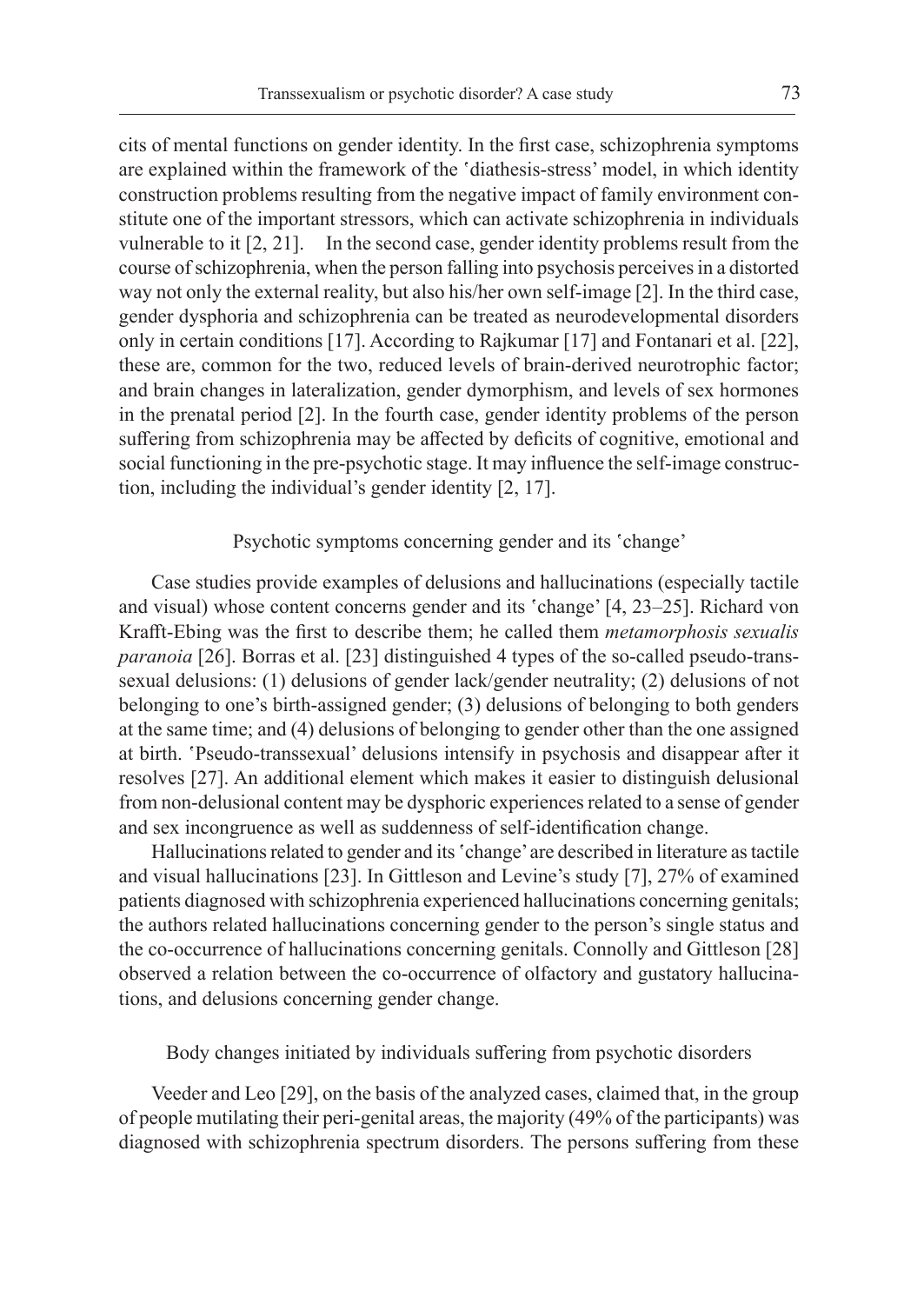disorders more frequently performed penile self-amputation in comparison to the group of participants diagnosed with non-psychotic disorders, in which self-castration (removal of the testicles by an individual) and mutilation of peri-genital area dominated.

# **The impact of anti-psychotic pharmacotherapy on gender incongruence/gender dysphoria reported by persons diagnosed with schizophrenia**

There are several case studies of patients suffering from schizophrenia and experiencing gender incongruence which showed the impact of pharmacotherapy on the problem. Commander and Dean [27] described the case of a 24-year-old man diagnosed with schizophrenia who for a year experienced gender change delusions and hallucinations (he claimed that he had the vagina instead of the penis). After two-month of administration of high doses of fluphenazine at two-week intervals, the declared sense of belonging to the other gender completely disappeared. Caldwell and Keshavan [30] described the case of a 30-year-old person whose gender at birth was determined as male. Since the age of 11, he experienced delusions and formal thought disorder, and withdrew from social contacts. Being a teenager, he started dressing like a woman; at the age of 17, he asked his family to address him with female forms. At the age of 20, he was taking hormone replacement therapy for a year and considered sex reassignment surgery. The administration of haloperidol decreased his desire for sex reassignment surgery. He was also taking trifluoperazine, fluphenazine and lithium, which significantly influenced his sense of gender incongruence. At the age of 30, he started taking 30 mg of clozapine per day. Since then, gender incongruence had decreased, but still existed.

Jiloha et al. [31] presented the case of a 19-year-old woman who was experiencing gender change delusions – she claimed that her clitoris is an underdeveloped penis, and wanted to undergo sex reassignment surgery. In everyday life she functioned as a male. After being diagnosed with schizophrenia, she was administered pharmacotherapy – 30 mg of trifluoperazine per day in three doses for half a year. After about two months, the psychotic symptoms concerning gender change disappeared, and the patient started to function as a female again. Manderson and Kumar [25] described the case of a 35-year-old person of female gender assigned at birth. Since the age of 20, she was being treated for paranoid schizophrenia, and since childhood she was suffering from traumas. She believed that after giving birth to her, her mother cut her penis and was giving her female hormones. After her mother's death, when she was 29, she started to believe that her body was returning to its 'original' male form; at the age of 32, she began to function as a male. On administering the flupenthixol decanoate therapy, 100 mg per week, her sex change delusions disappeared.

Campo et al. [32] described the case of a man who was taking hormone replacement therapy for years and underwent sex reassignment surgery. After psychotic decompensation, he was administered anti-psychotic therapy with neuroleptics. During the pharmacotherapy, the patient said that his sex reassignment surgery was a mistake.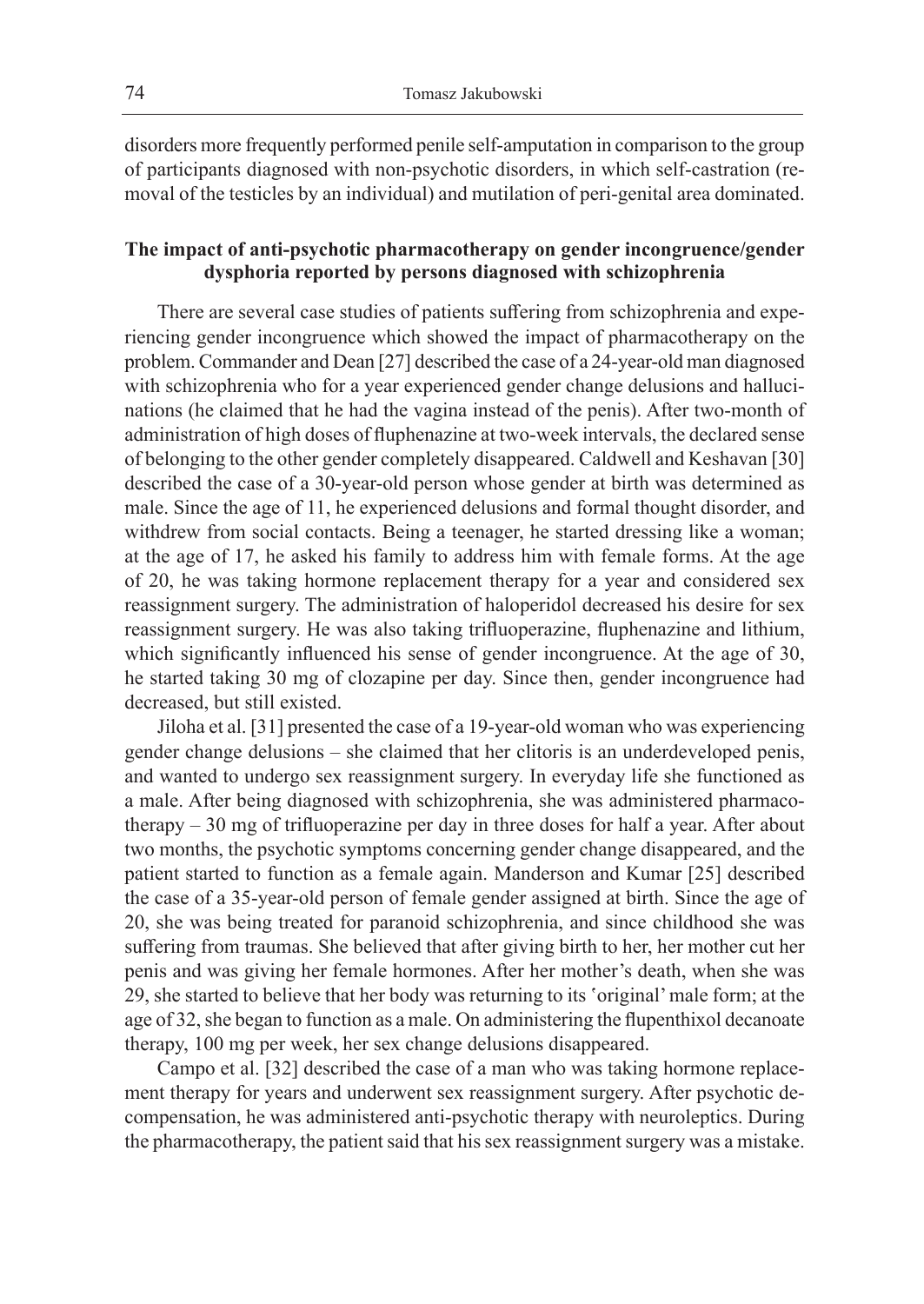Borras et al. [23] presented the case of a 40-year-old man, treated for paranoid schizophrenia for 22 years, who at the age of 35 underwent sex reassignment surgery; he wished it had not happened, he wanted to be able to change his genitals depending on the situation. The administered pharmacotherapy, 300 mg of clozapine per day, made the delusions decrease and the patient start to identify as a male. Zafar [33] described the case of a 40-year-old man diagnosed with schizophrenia who had gender change delusions. A relation was observed between his mental health condition and an increase in cross-dressing behavior. Pharmacotherapy with haloperidol and amisulpride caused gender incongruence to disappear.

In the case described by Baltieri and Andrade [34], a person of the birth-assigned female gender, identifying as a male, was diagnosed with schizophrenia and gender identity disorder. Before being administered anti-psychotic pharmacotherapy, the person felt a strong need for undergoing surgical intervention so that the body could match the gender identity. On administering pharmacotherapy with 450 mg of intramuscular haloperidol per month, the identity gender disorder symptoms did not disappear, the person continued to identify herself as a male, the only change in her sexuality was observed in the intensity of the desire for undergoing surgical intervention. Urban and Rabe-Jabłońska [4] described the case of a 56-year-old woman suffering from paranoid schizophrenia for 20 years who claimed that since early childhood she had been a boy. Hospitalized many times, many times she gave up anti-psychotic pharmacotherapy as soon as her mental health improved. During the hospitalization described in the paper, the woman was treated with the pharmacotherapy (olanzapine) which caused the psychotic symptoms to disappear and the reported gender incongruence to decrease.

The above descriptions of the cases show that the reaction of patients suffering from gender delusions to neuroleptic and anti-psychotic pharmacotherapy may be threefold: (1) the disappearance of gender incongruence; (2) a decrease or (3) maintenance of gender incongruence at a constant level. In the first case, these are gender delusions [23]. In the second case, it can be either transsexualism co-occurring with psychotic disorders [34], or partial efficiency of the pharmacotherapy. In the third case, gender dysphoria may co-occur with schizophrenia, or the pharmacotherapy may be inefficient in the case of the positive symptoms.

#### **The co-occurrence of gender dysphoria and schizophrenia spectrum disorders**

According to Rajkumar [17], one person in about a million may be diagnosed simultaneously with schizophrenia and gender dysphoria. The study by Cole et al. [35] showed that 0.9% of the examined patients experiencing gender dysphoria were diagnosed with schizophrenia. Hepp et al. [36] claimed that 6% of people suffering from gender dysphoria were diagnosed with schizophrenia or any other psychotic disorder in some period of their life. Results of the questionnaire study conducted by Campo et al. [37] among psychiatrists in the Netherlands who had transsexual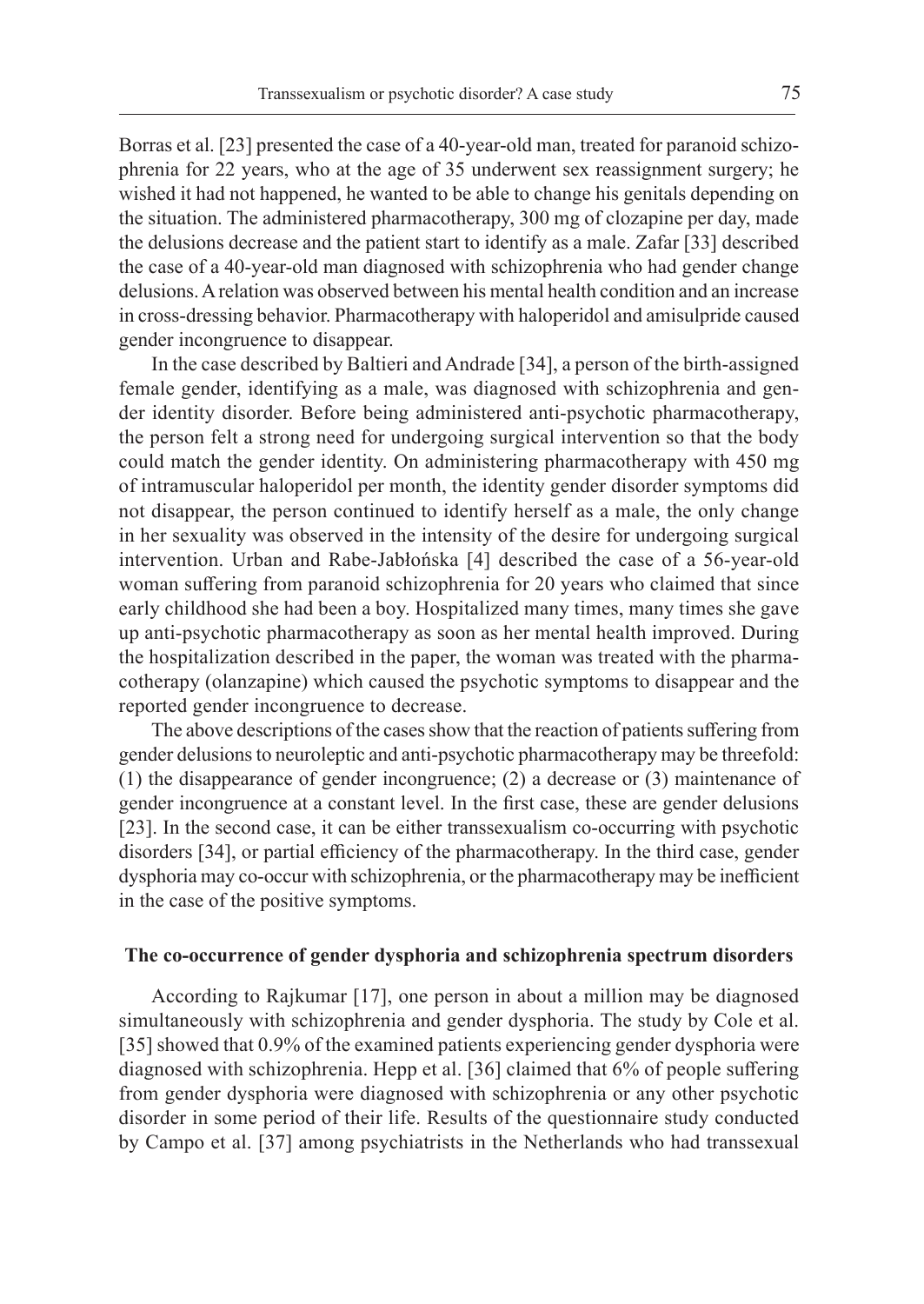patients, both male and female, showed that 24% of the psychiatrists claimed that they simultaneously made diagnoses of different psychotic disorders (the research was widely criticized for the applied methodology [38]). Gómez – Gil et al. [39] conducted an analysis of the data available in the university hospital in Barcelona; the results showed that 2.5% of the transwomen and 2.8% of the transmen suffered from different psychotic disorders in their lifetime. In the research conducted by Lobato et al. [40] in the university hospital in Porto Alegre, Brazil, among patients with gender dysphoria 0.7% were in addition diagnosed with psychotic disorders. Hoshiai et al. [41], conducting their research among the patients of the gender identity disorder clinic in Okayama, noted that 0.3% of the patients had a double diagnosis – of gender identity disorder and psychotic disorders. Results of the questionnaire study conducted by Heylens et al. [42] among the population of patients of gender identity clinics in Norway, the Netherlands, Germany, and Belgium showed that 1% of the patients were diagnosed with different psychotic disorders at the time of the survey or in the past.

Among case studies, it is also possible to find cases of persons diagnosed with gender dysphoria/gender identity disorder/transsexualism co-occurring with psychotic disorders – they were described by Bhargava and Sethi [43], Siddqui et al. [44], and Meijer et al. [45].

#### **Method**

The data used in the case study were collected during a clinical interview, in the six-month diagnostic process. Apart from the interview, the diagnosis was also based on the results of the battery of tests: *the Minnesota Multiphasic Personality Inventory – 2* (MMPI-2) [46], *the Structured Clinical Interview for DSM-IV Axis I Disorders* (SCID-I) [47], *the Structured Clinical Interview for DSM-IV Axis II Disorders* (SCID-II) [48], *the Psychological Gender Inventory* (IPP) [49], *the Montreal Cognitive Assessment* (MoCA) [50], and the revised form of *the Wechsler Adult Intelligence Scale* (WAIS-R) [51].

#### **A description of the case**

The client has granted the author the permission for the publication of the case. He is a 27-year-old man with an incomplete secondary education. He was brought up in a full family (mother – 55-year-old, higher education, father – 56-year-old, higher education), and a 2-year-older sister. In the family history, both on his mother's side (her father) and his father's (his father's brother), there were persons diagnosed with schizophrenia. His father abused alcohol (he has been sober since the client was 15-year-old). The client declared he had good relations with his mother and sister till the early-junior-high-school period, when he got remiss in his school duties, and this often led to quarrels with his mother, who presented his sister as 'an example' to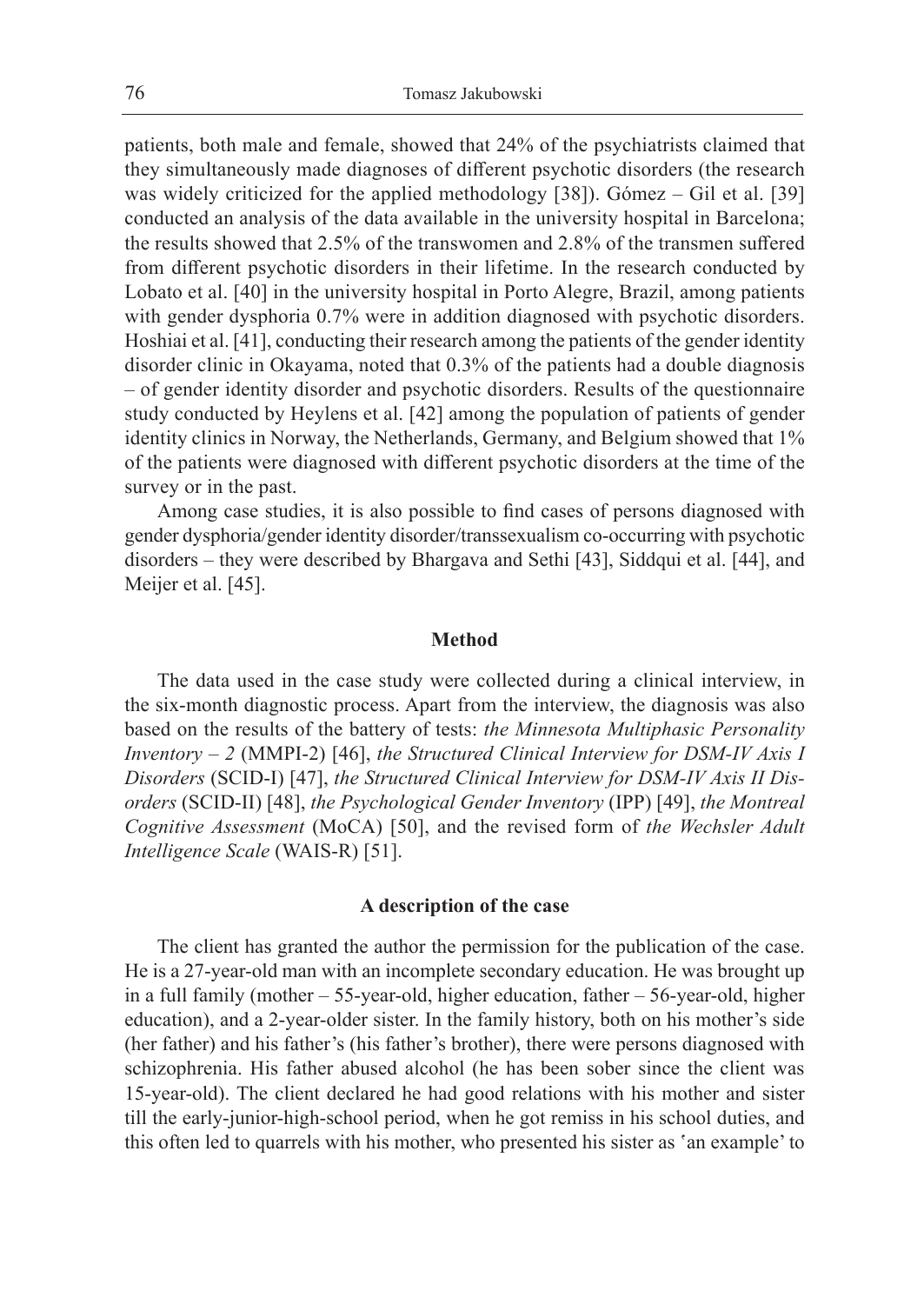him. His relations with his father, as he described them, were poor, which was related to the experience of physical violence which disappeared when his father started drug rehabilitation. His relations with his peers, as he reported, were normal till the late-junior-high-school period, when he started to withdraw from social contacts and experience depressed mood. Since childhood the client has been interested in and preferred activities stereotypically perceived as male (a military and do-it-yourself).

In the sexual life, he is attracted to women. His first masturbation, as he remembers it, took place when he was 15. In sexual fantasies, he imagined himself as a man undertaking sexual activities with women. He claimed that he rarely felt (and still rarely feels) libido; due to that he has masturbated several dozen times.

At the age of 16, the client experienced significant lowering of mood accompanied by abulia, apathy, anhedonia, suicidal ideation, and self-mutilation (he cut his forearms with a razor blade). After a suicide attempt, when he took "over a dozen" of his mother's tranquilizing pills, washing them down with vodka, he was hospitalized in a psychiatric ward, where he was diagnosed with mixed depressive/anxiety disorders and adaptive disorder. For about a year, he attended a psychiatric outpatient clinic, and he was treated with escitalopram. The client declares the appearance of the first psychotic symptoms at the age of 17, when he started experiencing auditory hallucinations, hearing commenting, and later also commanding, voices. Simultaneously, persecutory delusions appeared. After a quarrel with his mother when he was aggressive, and expressing his delusions he accused her of trying to poison him, he was hospitalized in a psychiatric ward. During the hospitalization, the administration of olanzapine caused the positive symptoms to decrease. During the observation, he was diagnosed with the paranoid syndrome.

At the age of 18, the client started taking marihuana, initially once a month, gradually increasing the frequency to  $1-3$  times a week at the age of 21. At that time, he also tried "designer drugs", mephedrone and amphetamine. From the above psychoactive substances, he started to regularly take amphetamine. Due to very frequent absences at school, he was not promoted to the last class of the secondary school. It was then that he started to take some physical odd jobs, from which he was often dismissed for absences. About the age of 20, he stopped taking anti-psychotic drugs, keeping it secret from his family and doctor. He thought that they want to "do harm" to him and "control his mind" by means of "these drugs". At the age of 21, he experienced the first delusions and hallucinations concerning his own gender. The content of the delusions took the form of the conviction that "he is not a man", with simultaneous appearance of tactile hallucinations in the genital area (he described them as a "pinching-pricking" sensation, pushing out of the scrotum and the penis by the vagina), which he considered a proof of "the vagina maturing behind the scrotum and the penis". To speed up the process, he tied the penis and the scrotum with a tape. This did not bring the desired result, so the client stopped doing it as the pain caused by the abrasions in the genital area became hard to stand. At that time he started wearing women's clothes. He kept it secret from his family, because the voices he was hearing "told" him that his family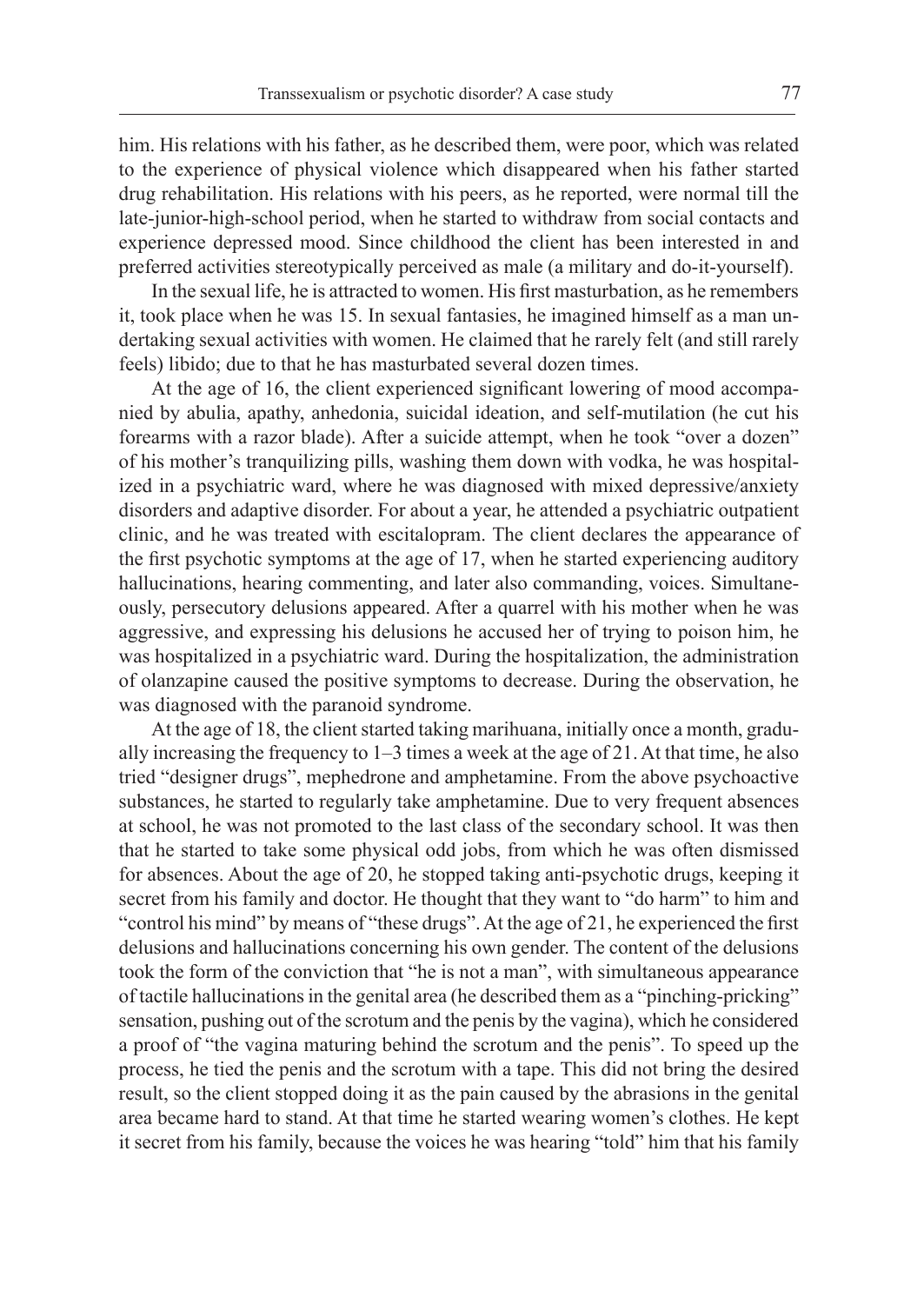wants to control him, they "want to do harm" to him, and that "it is better not to tell them that he is becoming a woman".

When he was 24, as a result of his losing another job, the conflict with his parents increased: he was hospitalized because of suicidal threats he made, inspired by delusions concerning the fear of his parents' control. During the hospitalization, he was administered anti-psychotic drugs again, which decreased the intensity of psychotic symptoms. It was then that he was diagnosed with paranoid schizophrenia. On the one hand, the client felt better because the voices that he was hearing became less troublesome; on the other hand, hallucinations and delusions concerning gender change also decreased, which he perceived as "taking away the female energy". After about a year of regular taking of olanzapine, he gradually decreased the dose until he stopped taking it at all. Then he started reading about transgender persons in the Internet, and he met some persons who seemed to him to feel similar to what he felt. He recollects that he felt understood by transgender persons with whom he was talking in the forum for several weeks, and whom he decided to finally meet in the real life. Like his new friends, he decided to start hormone replacement therapy and undergo sex reassignment surgery.

# Examination of the client's mental state

The client is conscious, he has limited criticism, normal allopsychic and autopsychic orientations, slightly depressed mood, normal drive, shallow affect, abnormal train and content of thought (there are persecutory delusions, delusions concerning "changing gender", tactile hallucinations experienced in the genital area and the chest, and auditory hallucinations of commenting and commanding voices), he does not report suicidal thoughts.

Results scored by the client in the tests used during the examination

MMPI-2  $[46]$  – a high score in the schizophrenia scale, an elevated score in the paranoia scale and an elevated score in the psychastenia scale (but lower than those mentioned before), the depression scale slightly elevated, the results obtained in the control scales allowed the interpretation of the questionnaire data. SCID-I [47] – paranoid schizophrenia. SCID-II [48] – 3 criteria of schizoid personality disorder, 4 criteria of schizotypal personality disorder, 4 criteria of depressive personality disorder. IPP [49] – the type: masculine man (low intensity of declared female traits, high intensity of declared male traits). MoCA [51] – results within the norm. WAIS-R [52] – a result within the norm.

# **Discussion/Comments to the case**

The process of diagnosing took about half a year, during which the researcher gradually gained the client's trust, and the client started disclosing the contents of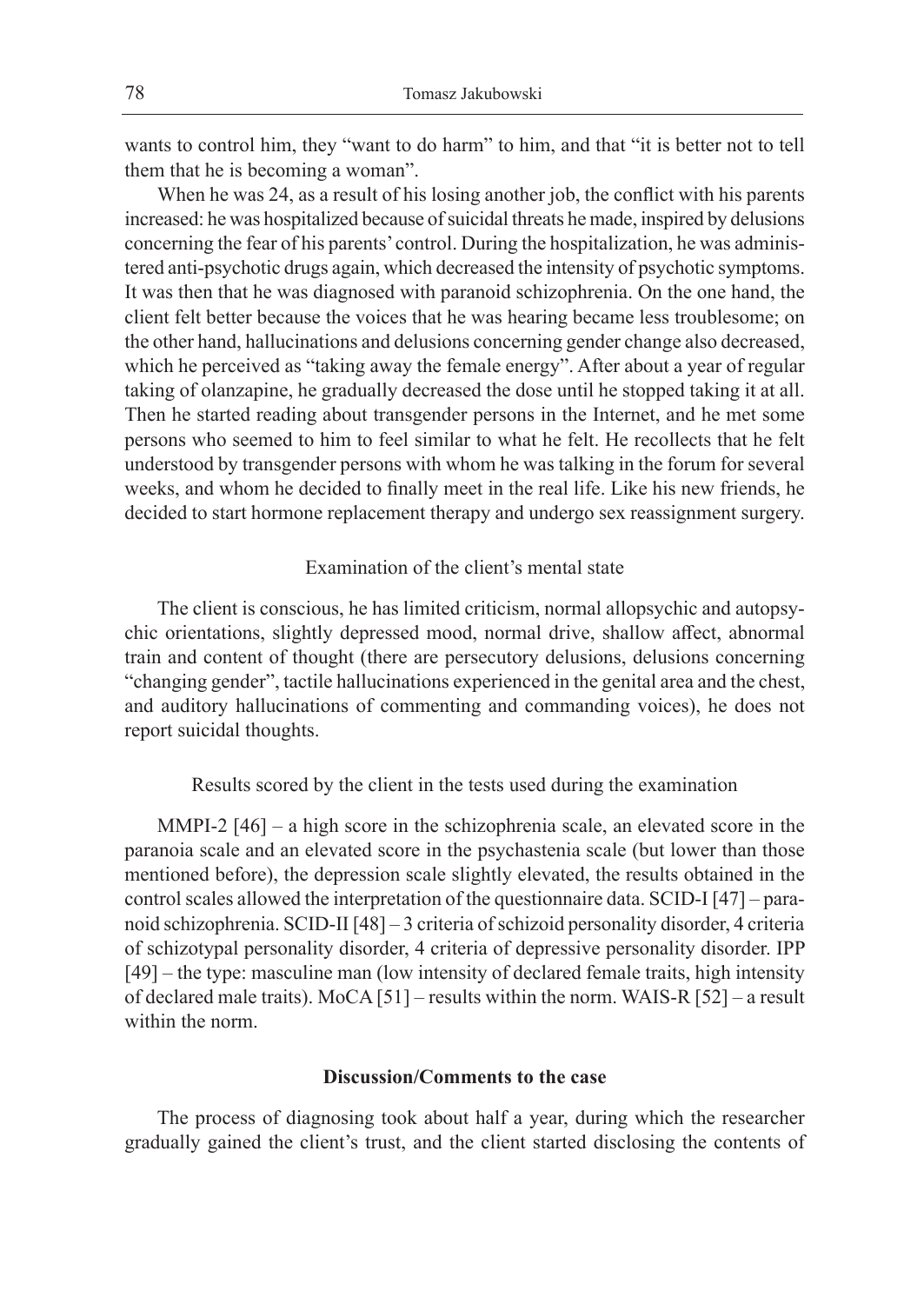his delusions and hallucinations. Information collected during the clinical interview show complex problems encountered by the client. He meets the general criteria for schizophrenia (F20.0) and paranoid schizophrenia according to ICD-10 [9] because of delusions and hallucinations dominating in the clinical picture. It is confirmed by the results of the SCID-I [47] and the MMPI-II [46]. Single diagnostic criteria met during the structured interview SCID-II [48] seem to depict not only the client's condition since the appearance of schizophrenia, but also to a large extent his functioning and problems at the time before schizophrenia. In this context, the results of the IPP look atypical; the client got a high score on the masculinity scale and a low score on the femininity scale, which significantly differs from the results of the research conducted by LaTorre [21], LaTorre and Piper [52], and Nasser et al. [53], which showed that persons diagnosed with schizophrenia got lower scores on the masculinity scale and higher scores on the femininity scale. A delusionary character of problems related to gender identification seems to be confirmed by: (1) their appearance after the first acute psychotic episode (which was only temporarily in partial remission) and the lack of visible conditions of gender incongruence in the preceding period of time; (2) the intensity of 'pseudo-transsexual' delusions and the tactile hallucinations of "the maturing vagina" behind the penis and the scrotum decreased by pharmacotherapy. The client asked for the transsexualism diagnosis because he wanted to undergo sex reassignment surgery. The diagnostic criteria for transsexualism (F64.0) formulated in ICD-10 [9] were not met: the client presented the contents concerning gender which were delusionary and hallucinatory in nature. His perception of himself as a woman was, first of all, conditioned by delusions of the vagina developing behind the penis and the scrotum, while the desire to undergo sex reassignment surgery was an attempt to obey the commanding auditory hallucinations. The level of determination to undergo sex reassignment surgery was to a large extent dependent on taking, or not taking, the pharmacotherapy reducing psychotic symptoms – the more he followed the doctors' advice, the less he desired to undergo sex reassignment surgery, or he stopped desiring it at all. The delusionary content, which I find especially interesting, is his conviction that his body turns into a "female" body under the influence of some forces from the outer space.

#### **Conclusions**

Diagnosing transsexualism/gender dysphoria/gender incongruence, it is especially important to distinguish it from psychotic disorders, but, as many case studies show, the diagnosis, e.g., of schizophrenia, does not have to preclude the appearance of the above [43–45]. Delusionary and hallucinatory contents may be the only source of the conviction of one's belonging to the gender other than the one assigned at birth [23, 32]; they may also modify a transsexual/transgender person's perception of his/ her own gender [34]. If they appear, such a distinction is particularly significant in the diagnostic process. In this case, the so-called real-life test [13], during which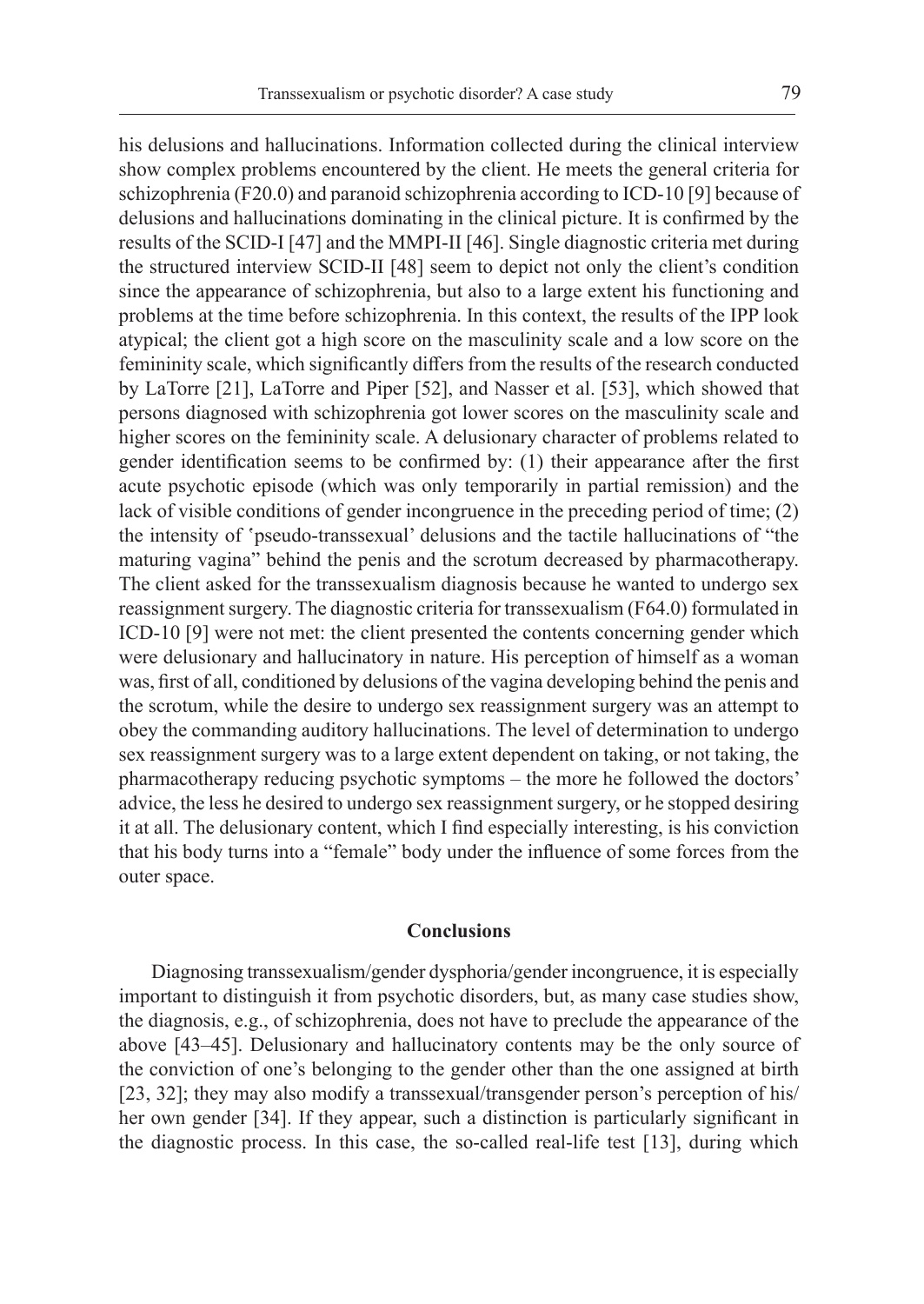a diagnosed person should be under the care of a psychiatrist (who can administer the anti-psychotic pharmacotherapy) and a psychologist.

Undoubtedly, the process of diagnosing transsexualism/gender dysphoria requires a team work (psychiatrist, psychologist, sexologist, and endocrinologist), which has become an element of good practice in other countries [13], and one of the WPATH (World Professional Association for Transgender Health) basic guidelines [9].

## **References**

- 1. Stusiński J, Lew-Starowicz M. *Gender dysphoria symptoms in schizophrenia*. Psychiatr. Pol. 2018; 52(6): 1053–1062.
- 2. Stusiński J, Lew-Starowicz M. *Gender identity in schizophrenia*. Psychiatr. Pol. 2018; 52(6): 1041–1052.
- 3. Urban M. *Transseksualizm czy urojenia zmiany płci? Uniknąć błędnej diagnozy*. Psychiatr. Pol. 2009; 43(6): 719–728.
- 4. Urban M, Rabe-Jabłońska J. *Urojenia zmiany płci i dysmorfofobia w obrazie klinicznym schizofrenii paranoidalnej – opisy przypadków*. Psychiatr. Pol. 2010; 44(5): 723–733.
- 5. Dziemian A, Łucka I. *Transseksualizm czy zinternalizowana homofobia studium przypadku*. Psychiatr. Pol. 2008; 42(1): 105–114.
- 6. Piegza M, Leksowska A, Pudlo R, Badura-Brzoza K, Matysiakiewicz J, Gierlotka Z et al. *Gender identity disorders or andromimetic behaviour in a victim of incest – a case study*. Psychiatr. Pol. 2014; 48(1): 135–144.
- 7. Gittleson NL, Levine S. *Subjective ideas of sexual change in male schizophrenics*. Br. J. Psychiatry. 1966; 112(489): 779–782.
- 8. Gittleson NL, Dawson-Butterworth K. *Subjective ideas of sexual change in female schizophrenics*. Br. J. Psychiatry. 1967; 113(498): 491–494.
- 9. Coleman E, Bockting W, Botzer M, Cohen-Kettenis P, DeCuypere G, Feldman J et al. *Standards of care for the health of transsexual, transgender, and gender-nonconforming people, Version 7*. Inter. J. Transgenderism. 2012; 13(4): 165–232.
- 10. WHO. *International statistical classification of disease and related health problems, Tenth Revision (ICD-10)*. Geneva: WHO; 1992.
- 11. WHO. *ICD-11 beta draft*, 2016. http://apps.who.int/classifications/icd11/browse/l-m/en (retrieved: 20.12 2018).
- 12. APA. *Diagnostic and Statistical Manual of Mental Disorders. Fifth Edition. Text Revision*. Washington, DC: APA; 2013.
- 13. Cohen-Kettenis PT, Gooren van LJG. *Transsexualism: A review of etiology, diagnosis and treatment*. J. Psychosom. Res. 1999; 46(4): 315–333.
- 14. Hembree WC, Cohen-Kettenis P, Delemarre-van de Waal HA, Gooren LJ, Meyer III WJ, Spack NP et al. *Endocrine Treatment of Transsexual Persons: An Endocrine Society Clinical Practice Guideline*. J. Clin. Endocrin. Metabol. 2009; 94(9): 3132–3154.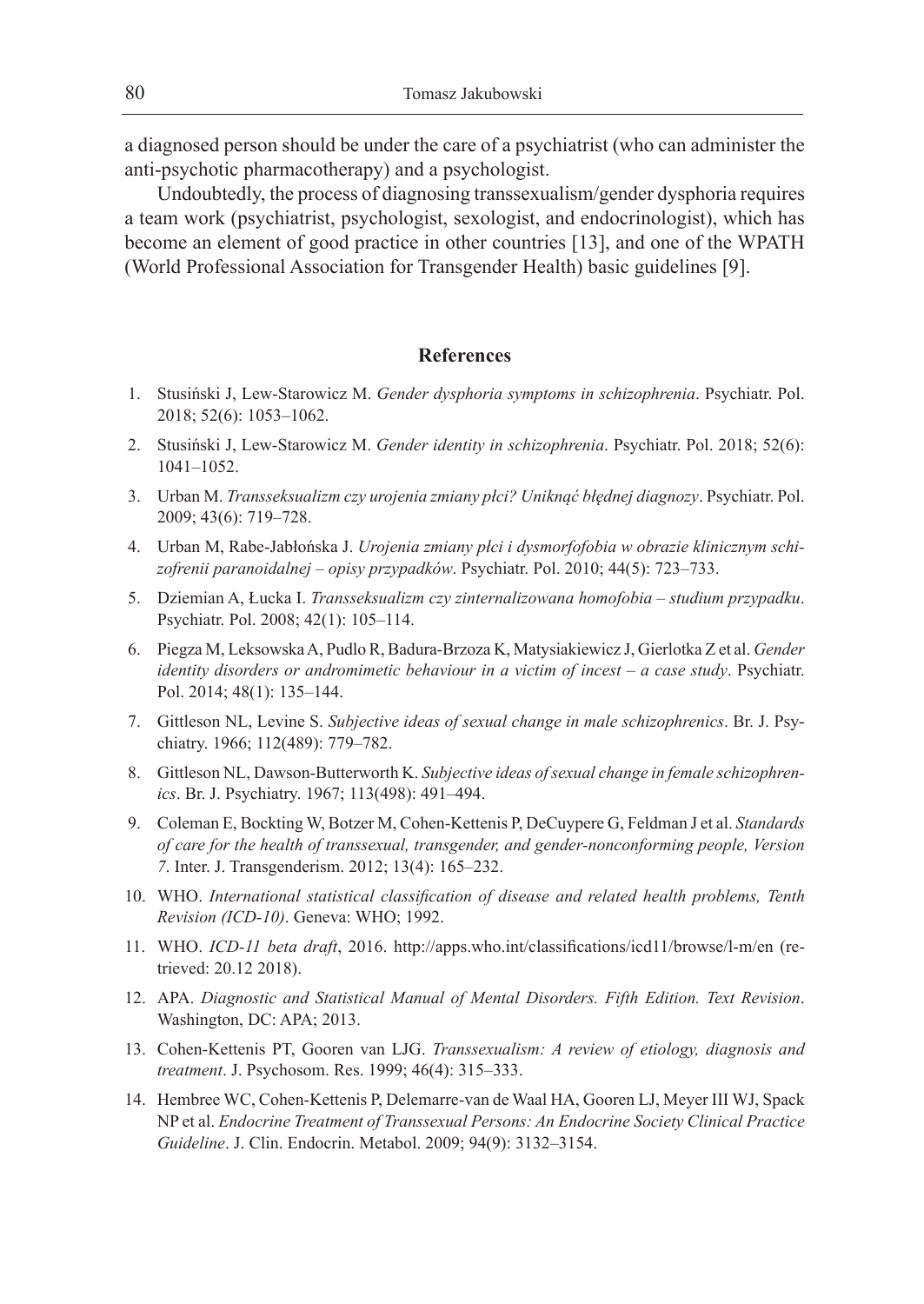- 15. Zhou JN, Hofman MA, Gooren LJG, Schwalb DF. *A sex difference in the human brain and its relation to*. Nature. 1995; 378(2): 68–70.
- 16. Case LK, Ramachandran VS. *Alternating gender incongruity: A new neuropsychiatric syndrome providing insight into the dynamic plasticity of brain-sex*. Med. Hypotheses. 2012; 78(5): 626–631.
- 17. Rajkumar RP. *Gender identity disorder and schizophrenia: Neurodevelopmental disorders with common causal mechanisms?* Schizophr. Res. Treatment. 2014; 2014: 463757.
- 18. Bevan TE. *The Psychobiology of transsexualism and transgenderism: A new view based on scientific evidence*. Santa Barbara: ABC-CLIO; 2014.
- 19. Collin L, Reisner SL, Tangpricha V, Goodman M. *Prevalence of transgender depends on the "case" definition: A systematic review*. J. Sex. Med. 2016; 13(4): 613–626.
- 20. Arcelus J, Bouman WP, Van Den Noortgate W, Claes L, Witcomb G, Fernandez-Aranda F. *Systematic review and meta-analysis of prevalence studies in transsexualism*. Eur. Psychiatry. 2015; 30(6): 807–815.
- 21. LaTorre RA. *The psychological assessment of gender identity and gender role in schizophrenia*. Schizophr. Bull. 1976; 2(2): 266–285.
- 22. Fontanari AMV, Andreazza T, Costa AB, Salvador J, Koff WJ, Augiar B et al. *Serum concentrations of brain-derived neurotrophic factor in patients with gender identity disorder*. J. Psychiatr. Res. 2013; 47(10): 1546–1548.
- 23. Borras L, Huguelet Ph, Eytan A. *Delusional 'pseudotranssexualism' in schizophrenia*. Psychiatry. 2007; 70(2): 175–179.
- 24. Kuppili PP, Prakash S, Deb KS, Chadda RK. *Being 80% female and 20% male: Delusional pseudotransexualism in a case of schizophrenia*. Asian J. Psychiatr. 2018; 32: 114–115.
- 25. Manderson L, Kumar S. *Gender identity disorder as a rare manifestation of schizophrenia*. Aust. N Z J. Psychiatry. 2001; 35(4): 546–547.
- 26. Krafft-Ebing von R. *Psychopathia sexualis*, 1892 https://archive.org/details/psychopathia sexualis00kraf (retrieved: 22.09 2018).
- 27. Commander M, Dean C. *Symptomatic transsexualism*. Br. J. Psychiatry. 1990; 156(6): 894–896.
- 28. Connolly FH, Gittleson NL. *The relationship between delusions of sexual change and olfactory and gustatory hallucinations in schizophrenia*. Br. J. Psychiatry. 1971; 119(551): 443–444.
- 29. Veeder TA, Leo RJ. *Male genital self-mutilation: A systematic review of psychiatric disorders and psychosocial factors*. Gen. Hosp. Psychiatry. 2017; 44: 43–50.
- 30. Caldwell C, Keshavan MS. *Schizophrenia with secondary transsexualism*. Can. J. Psychiatry. 1991; 36(4): 300–301.
- 31. Jiloha RC, Bathla JC, Baweja A, Gupta V. *Transsexualism in schizophrenia: A case report*. Indian J. Psychiat. 1998; 40(2): 186–188.
- 32. Campo J, Nijman H, Evers C, Merckelbach HLGJ, Decker I. *Gender identity disorders as a symptom of psychosis, schizophrenia in particular*. Ned. Tijdschr. Geneeskd. 2001; 145(39): 1876–1880.
- 33. Zafar R. *Schizophrenia and gender identity disorder*. Psychiatric Bulletin. 2008; 32(8): 316–317.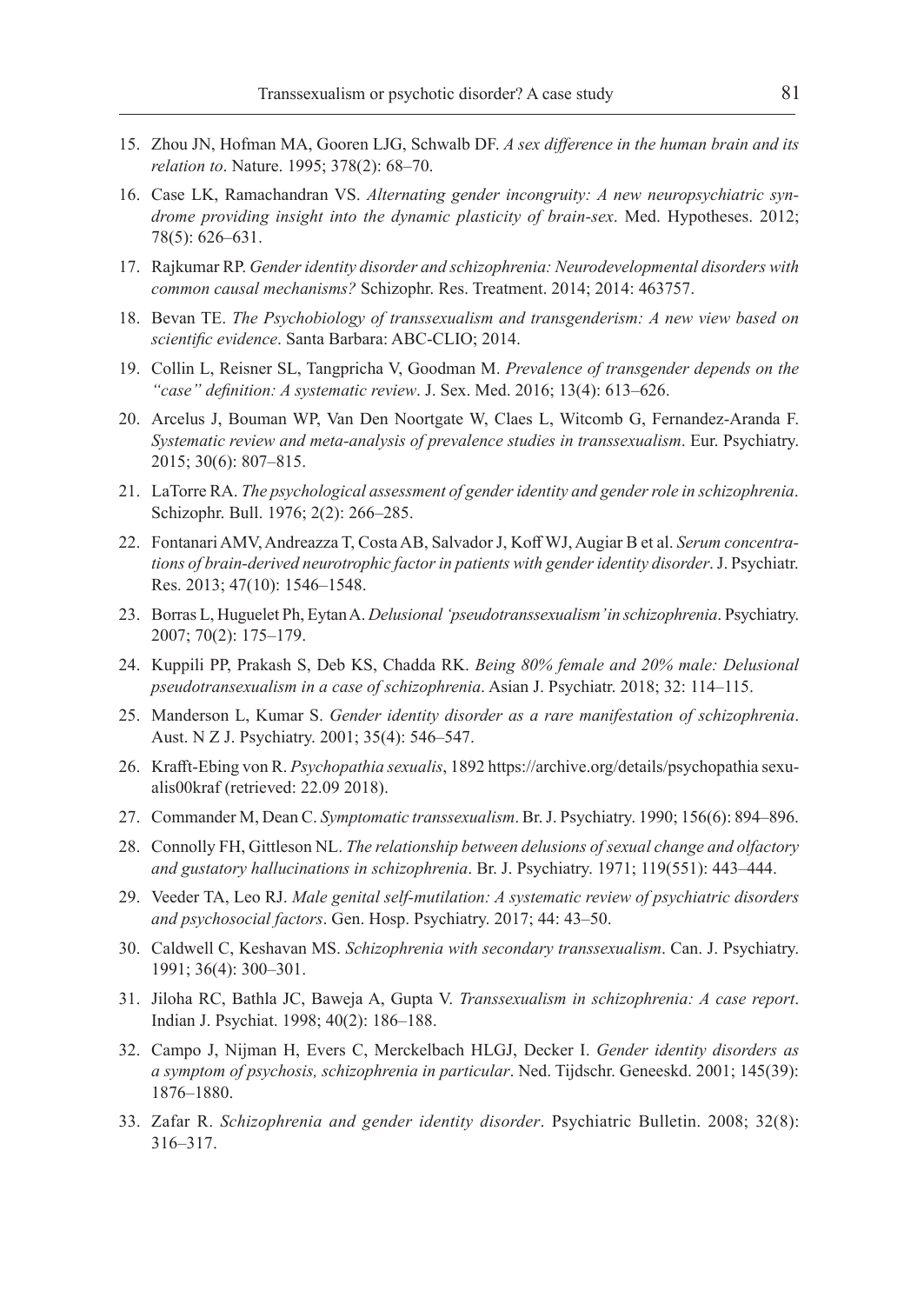- 34. Baltieri DA, De Andrade AG. *Schizophrenia modifying the expression of gender identity disorder*. J. Sex. Med. 2009; 6(4): 1185–1188.
- 35. Cole CM, O'Boyle M, Emory LE, Meyer WJ. *Comorbidity of gender dysphoria and other major psychiatric diagnoses*. Arch. Sex. Behav. 1997; 26(1): 13–26.
- 36. Hepp U, Kraemer B, Schnyder U, Miller N, Delsignore A. *Psychiatric comorbidity in gender identity disorder*. J. Psychosom. Res. 2005; 58(3): 259–261.
- 37. Campo à J, Nijman H, Merckelbach H, Evers C. *Psychiatric comorbidity of gender identity disorders: A survey among Dutch psychiatrists*. Am. J. Psychiatry. 2003; 160(7): 1332–1336.
- 38. Giltay EJ, Gooren LJG, Cohen-Kettenis PT, Boenink AD, Eeckhout AM, Heller HM. *Comorbidity of gender identity disorders*. Am. J. Psychiatry. 2004; 161(5): 934–934.
- 39. Gómez-Gil E, Trilla A, Salamero M, Godás T, Valdés M. *Sociodemographic, clinical, and psychiatric characteristics of transsexuals from Spain*. Arch. Sex. Behav. 2009; 38(3): 378–392.
- 40. Lobato MI, Koff WJ, Schestatsky SS, Chaves CPDV, Petry A, Crestana T et al. *Clinical characteristics, psychiatric comorbidities and sociodemographic profile of transsexual patients from an outpatient clinic in Brazil*. Int. J. Transgenderism. 2007; 10(2): 69–77.
- 41. Hoshiai M, Matsumoto Y, Sato T, Ohnishi M, Okabe N, Kishimoto Y et al. *Psychiatric comorbidity among patients with gender identity disorder*. Psychiatry Clin. Neurosci. 2010; 64(5): 514–519.
- 42. Heylens G, Elaut E, Kreukels BP, Paap MC, Cerwenka S, Richter-Appelt H et al. *Psychiatric characteristics in transsexual individuals: Multicentre study in four European countries*. Br. J. Psychiatry. 2014; 204(2): 151–156.
- 43. Bhargava SC, Sethi S. *Transsexualism and schizophrenia: A case report*. Indian J. Psychiatry. 2002; 44(2): 177–178.
- 44. Siddqui JA, Qureshi SF, Shawosh YBA, Marei WM. *Gender dysphoria (transsexulism) and schizophrenia: A case report*. Indian Mental Health. 2017; 4(4): 410–413.
- 45. Meijer JH, Eeckhout GM, Van Vlerken RH, De Vries AL. *Gender dysphoria and co-existing psychosis: Review and four case examples of successful gender affirmative treatment*. LGBT Health. 2017; 4(2): 106–114.
- 46. Buther JN, Graham JR, Ben-Porath YS, Tellegen A, Dahlstrom WG. *MMPI-2 Minnesocki Wielowymiarowy Inwentarz Osobowości – 2. Podręcznik stosowania, oceny i interpretacji. Wersja zrewidowana (polska normalizacja)*. Warsaw: Psychological Test Laboratory of the Polish Psychological Association; 2012.
- 47. First MB, Gibbon M, Spitzer RL, Williams JBW. *Ustrukturalizowany wywiad kliniczny do badania zaburzeń z osi I DSM-IV-TR. Podręcznik SCID I*. Warsaw: Psychological Test Laboratory of the Polish Psychological Association; 2014.
- 48. First MB, Gibbon M, Spitzer RL, Williams JBW, Benjamin LS. *Ustrukturalizowany Wywiad Kliniczny do Badania Zaburzeń Osobowości z Osi II DSM IV (SCID-II)*. Warsaw: Psychological Test Laboratory of the Polish Psychological Association; 2010.
- 49. Kuczyńska A. *Inwentarz do oceny płci psychologicznej: podręcznik*. Warsaw: Psychological Test Laboratory of the Polish Psychological Association; 1992.
- 50. Gierus J, Mosiołek A, Koweszko T, Kozyra O, Wnukiewicz P, Łoza B et al. *The Montreal Cognitive Assessment 7.2 – Polish adaptation and research on equivalency*. Psychiatr. Pol. 2015; 49(1): 171–179.